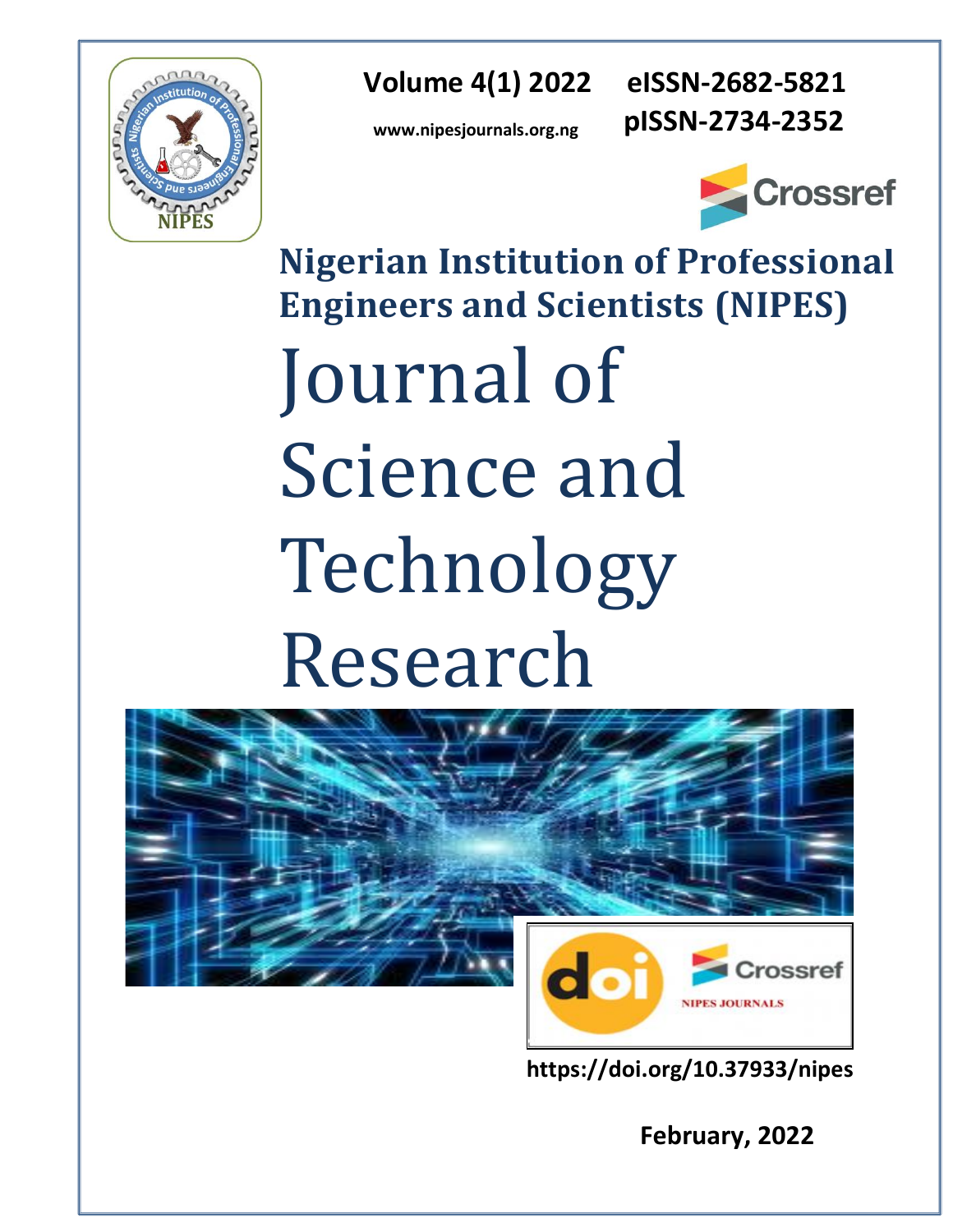**eISSN-2682-5821 pISSN-2734-2352**



# Journal of Science and Technology Research

**Volume 4(1) 2022**

*The Nigerian Institution of Professional Engineers and Scientists* 

**© 2022 NIPES Publications. All rights reserved**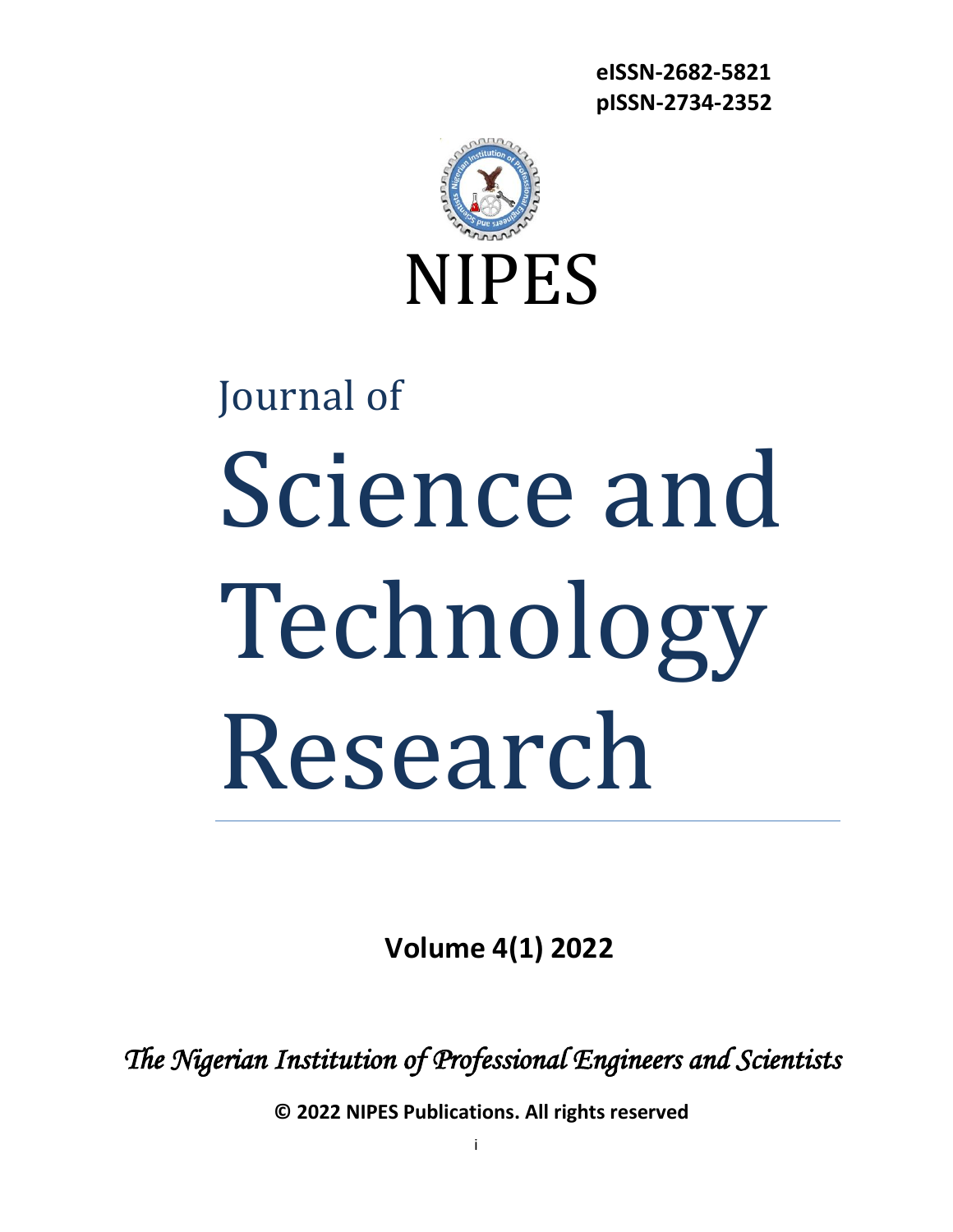# **The Nigerian Institution of Professional Engineers and Scientists (NIPES)**

The *Nigerian Institution of Professional Engineers and Scientists (NIPES) is a research community consisting of field experts in engineering and science. It was founded by a group of researchers in the University of Benin, Nigeria. NIPES is a member organization of Crossref (USA) and the National Chapter of the International Association of Professional Engineers and Scientists which is registered in accordance with the provision of the Allied Matters Act, Cap. C20, Laws of the Federation of Nigeria through the Commission. NIPES stands to promote and facilitate the exchange of research information among engineers and scientists and provide opportunities for interaction among members in the field including those in academia, research institutions, government agencies and industry*.

### **Our Mission**

To promote engineering-science interaction and maintain very high standard research publications through critical review of manuscripts and ensure its entrenchment to reputable ethical code of practice

#### **Our Vision**

To be the leading gateway for disseminating high quality and innovative research in engineering and science across Africa **Journal Scope**

The Journal of Science and Technology Research focuses on novel aspects of engineering, physical science and life science, especially in areas of modeling, optimization and experimentation.

#### **Editorial Board Members Chief Editor**

| Prof. F.F.O Orumwense    | University of Benin                             |
|--------------------------|-------------------------------------------------|
| <b>Associate Editors</b> |                                                 |
| Dr. K. I. Falade         | Kano University of Science and Technology, Kano |
| Prof. S. Enibe           | University of Nigeria, Nsukka                   |
| Dr. E. F. Uchenna        | Nnamdi Azikiwe University, Awka, Anambra        |
| Prof. B. Mohammed        | Federal University of Technology, Minna         |
| Prof. M.O Ibrahim        | University of Ilorin, Kwara                     |
| Dr. P.E Amiolemhen       | University of Benin                             |
| Prof. B. S Lawal         | University of Ibadan                            |
| Dr. Rufai A. Abu         | Abubakar Tafawa Balewa University, Bauchi       |
| Dr. O. Ogbeide           | University of Benin                             |
| Prof. K.O. Obahiagbon    | University of Benin                             |
| Dr. A. Erameh            | Igbinedion University, Okada                    |
|                          |                                                 |

## **Executive Council Members**

Dr. Collins Chike Kwasi-Effah University of Benin- Chairman /Managing Editor Dr. Osarobo O. Ighodaro- University of Benin - Chief Executive Officer Prof. Albert I. Obanor- University of Benin -President (Research) Prof. Godfrey O. Ariavie- University of Benin -Executive Vice President (Research) Dr. Godwin E. Sadjere- University of Benin -President (Operations) Dr. Uche P. Onochie-Alex Ekweme University Ebonyi -Technical Associate (Research) Engr. Osamudiamen Efosa University of Benin Executive Secretary

#### **Correspondence:**

C/o Department of Mechanical Engineering, University of Benin, Benin City, Nigeria Email[: nipesjournals@gmail.com](mailto:nipesjournals@gmail.com) Website: [www.nipesjournals.org.ng](http://www.nipesjournals.org.ng/) Phone No: +2349057781486 **The National Secretariat of NIPES,** 22 Mashun Crescent, Cadastral Zone 4, Gwagwalada, Abuja **Editorial Office:** Rm 137 Department of Mechanical Engineering, Faculty of Engineering, University of Benin, PMB 1154 Ugbowo, Edo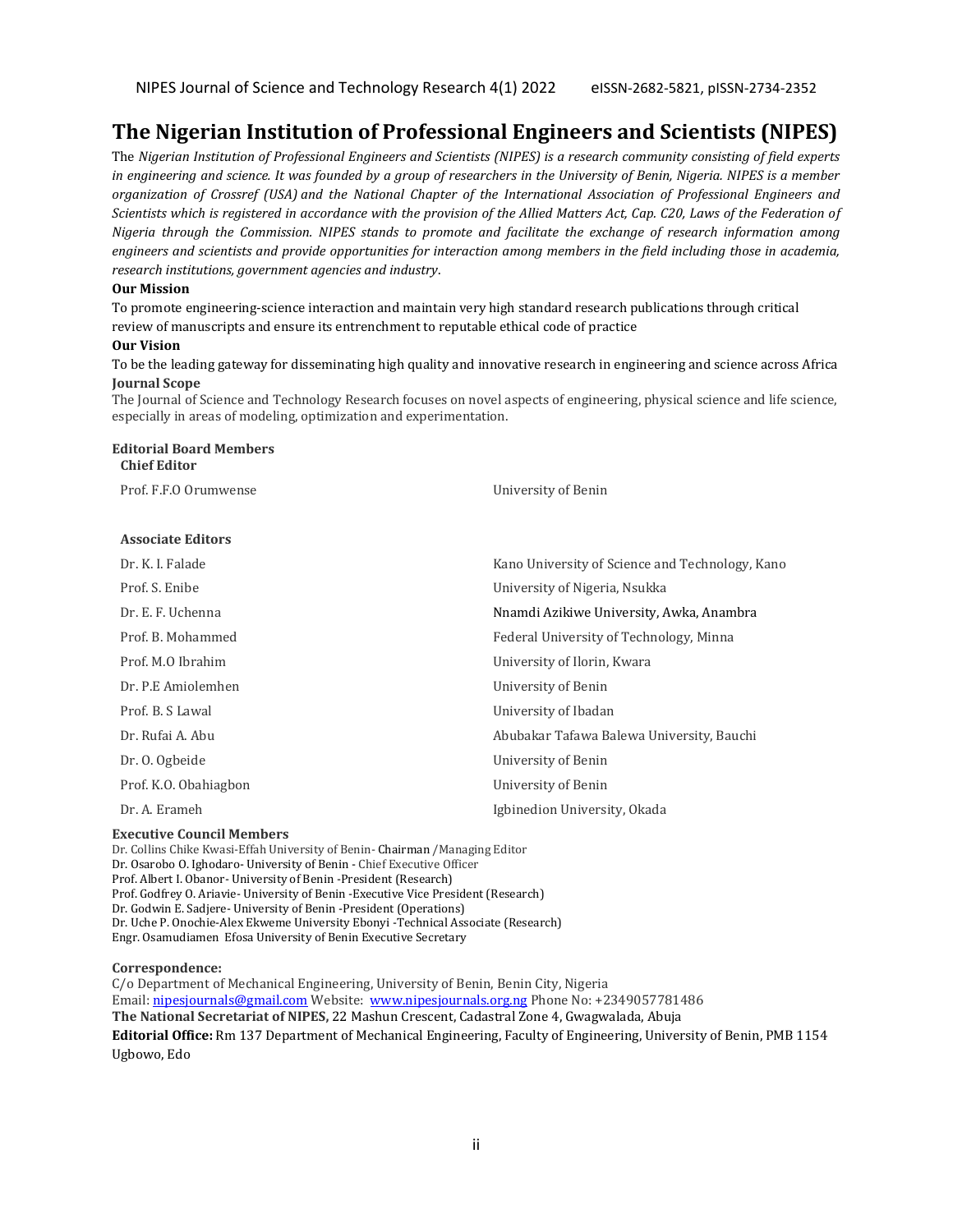|  |  | <b>Table of Contents</b> |
|--|--|--------------------------|
|--|--|--------------------------|

| Title                                                                                                         | Author                                   | Page       |
|---------------------------------------------------------------------------------------------------------------|------------------------------------------|------------|
| Backward Bifurcation Analysis of a Dengue-                                                                    | Akhaze R.U. and Ako I.I.                 | $1 - 11$   |
| Chikungunya Model                                                                                             |                                          |            |
|                                                                                                               |                                          |            |
| Estimating Annual Amount of Soil Loss Over                                                                    | Emeribe C.N, Isagba E.S; Iwhiwhu B.E;    | 12-38      |
| University of Benin Using RUSLE, GIS and Remote                                                               | Ogbomida E.T; Akukwe T.I                 |            |
| <b>Sensing Methods</b>                                                                                        |                                          |            |
|                                                                                                               |                                          |            |
| Key Variables Influencing Surface Water Quality in the                                                        | Nguyen Thanh Giao                        | $39 - 50$  |
| Flood Control Area in An Giang province, Vietnam                                                              |                                          |            |
|                                                                                                               |                                          |            |
| Surface Water Quality Influenced by Industrial                                                                | Nguyen Thanh Giao                        | 51-58      |
|                                                                                                               |                                          |            |
| Wastewater Effluent in An Giang Province, Vietnam                                                             |                                          |            |
|                                                                                                               |                                          |            |
| Isolation of Urinary Tract Infection Organisms from                                                           | Saidu, J.Z. and Ologbosere, O.A          | 59-65      |
| Apparently Healthy Student of University of Benin                                                             |                                          |            |
|                                                                                                               |                                          |            |
| Investigating the Health Hazards Associated with 5G                                                           | Udo, E. U., Aru, O. E., Okey, D. O.,     | 66-77      |
| Network: A Review                                                                                             | Agwu, E.O.                               |            |
|                                                                                                               |                                          |            |
|                                                                                                               |                                          |            |
| Modeling and Optimization of Anaerobic Biogas                                                                 | Adama, K.K and Ikhazuangbe, P.M.O        | 78-89      |
| Digestion Process of Pig Dung Using Response Surface                                                          |                                          |            |
| Methodology                                                                                                   |                                          |            |
|                                                                                                               |                                          | $90 - 105$ |
| Risk Assessment of Climate Variability in the Federal<br>Capital Territory, Abuja, Nigeria                    | Amaechi Chika Floyd, S. M. Hassan        |            |
|                                                                                                               |                                          |            |
|                                                                                                               |                                          |            |
| <b>Evaluation of Production Process and Capacity</b>                                                          | Inegbedion Francis, Ibude Emmanuel       | 106-117    |
| Utilization (A Case Study of UNIBEN Water Factory)                                                            | Isioma                                   |            |
|                                                                                                               |                                          |            |
| Antifungal Properties of Allium sativum (Garlic) and                                                          |                                          | 118-136    |
|                                                                                                               | Idemudia, I. B., Ozoaduche, C. L. and    |            |
| Zingiber officinale (Ginger) on Fungi Isolated from<br>Postgraduate Student Hostels' Bathrooms, University of | Ekhaise, F.O.                            |            |
| Benin, Benin City                                                                                             |                                          |            |
| Modelling Vehicular Noise Pollution Data in Some                                                              | Ilaboya, I.R; Iyeke, S.D and Asibor, U.B | 137-152    |
| Parts of Warri, Delta State Using Multivariate and                                                            |                                          |            |
| <b>Confirmatory Factor Analysis</b>                                                                           |                                          |            |
|                                                                                                               |                                          |            |
| Effects of Allanblackia Floribunda Stem-Bark on                                                               | Olubodun, S. O, Osagie, O. A. and        | 153-160    |
| Modulations of Calcium and Mitochondrial DNA in                                                               | Aguebor-Ogie, N. B.                      |            |
| Crude Oil Stress                                                                                              |                                          |            |
| Study of Factors that Sway Industrial Accident                                                                | Abovie Bokolo, Ayodeji Omotehinse,       | 161-170    |
|                                                                                                               |                                          |            |
| Occurrence in the Oil And Gas Industry                                                                        | Daniel Igoniderigha                      |            |
|                                                                                                               |                                          |            |
|                                                                                                               | Ikharo A. B., Amhenrior E. H.            | 171-178    |
| Radio Duct Estimation in Some Selected Areas of the                                                           |                                          |            |
| Gulf of Guinean Troposphere                                                                                   |                                          |            |
|                                                                                                               |                                          |            |